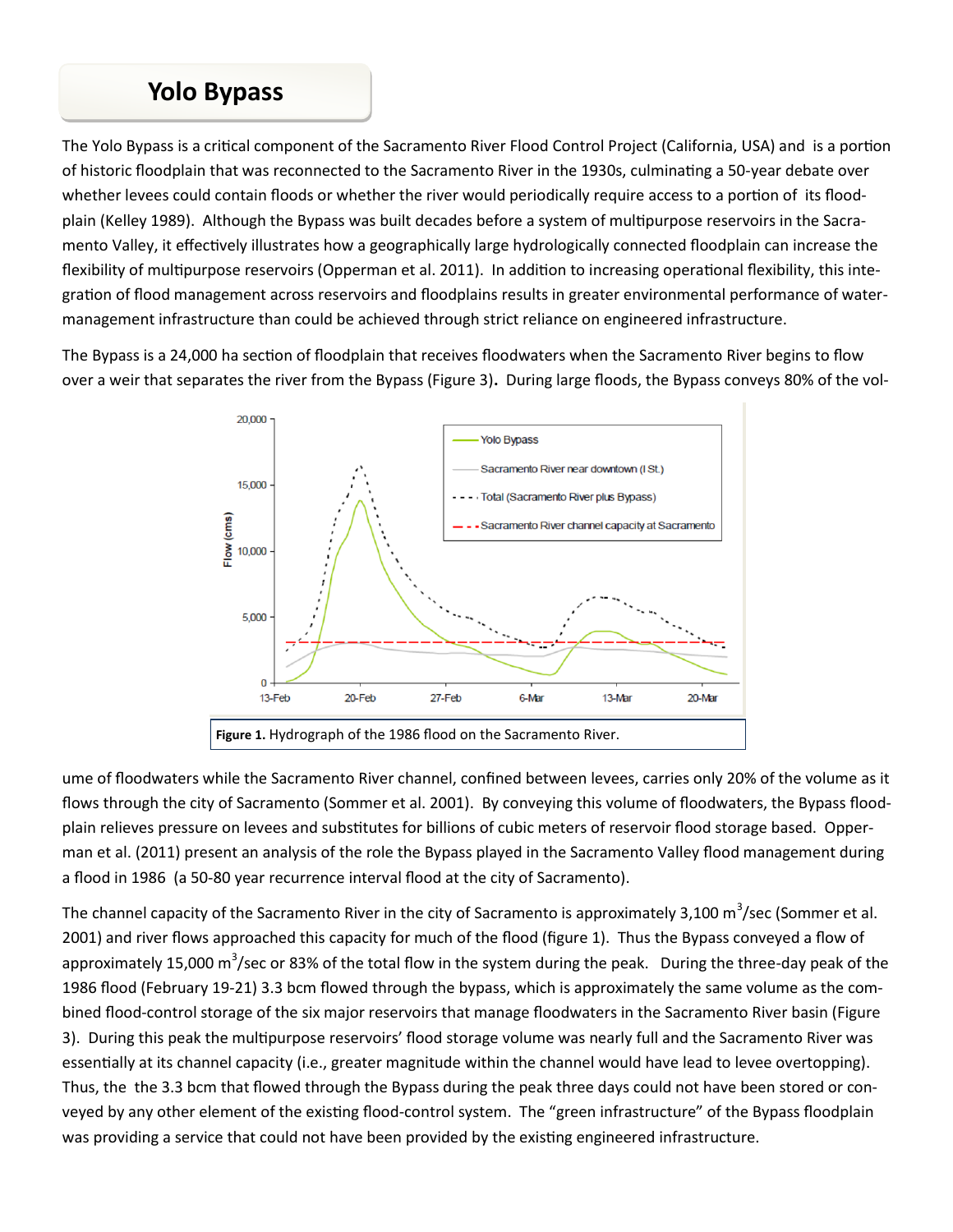

**Figure 2.** Yolo Bypass Wildlife Area. Located south and southwest of Sacramento. The Bay Delta derives from the Sacramento and San Joaquin Rivers and is the largest estuary on the west coast of North and South America. © Harold E. Malde

Although environmental flows are generally thought of in terms of managed releases of dams, more broadly, environmental flows can be considered management actions that create patterns of flow and inundation for ecological or social benefits. With this broader definition, the Yolo Bypass provides some of the most important environmental flows in the entire Sacramento River Valley.

Inundation of the Bypass occurs in approximately 60% of all years and often lasts for a month or more (Schemel et al. 2004). The vast majority of floodplain habitat in the Central Valley of California has been converted to agricultural and residential land uses and flow regulation by reservoirs has greatly altered the processes that occur on floodplain habitats that remain (The Bay Institute 1998).The Bypass provides by far the greatest extent of

hydrologically connected floodplain that still experiences frequent, long-duration flooding in the Spring, a type of flood that provides the most benefits for native fish (Williams et al. 2009).Recent research has demonstrated that the Bypass provides many functions of a natural floodplain and, at 24,000 ha, it represents the largest remaining floodplain habitat in the Central Valley. The Bypass supports large populations of wading birds and waterfowl and, during inundation, provides habitat for 15 native fish species. The Bypass is particularly important as rearing habitat for juvenile Chinook salmon (*Oncorhynchus tshawytscha*) and spawning habitat for the Sacramento splittail (*Pogonichthys macrolepidotus*), an endemic cyprinid that is an obligate floodplain spawner (Sommer et al. 1997, Sommer et al. 2001).